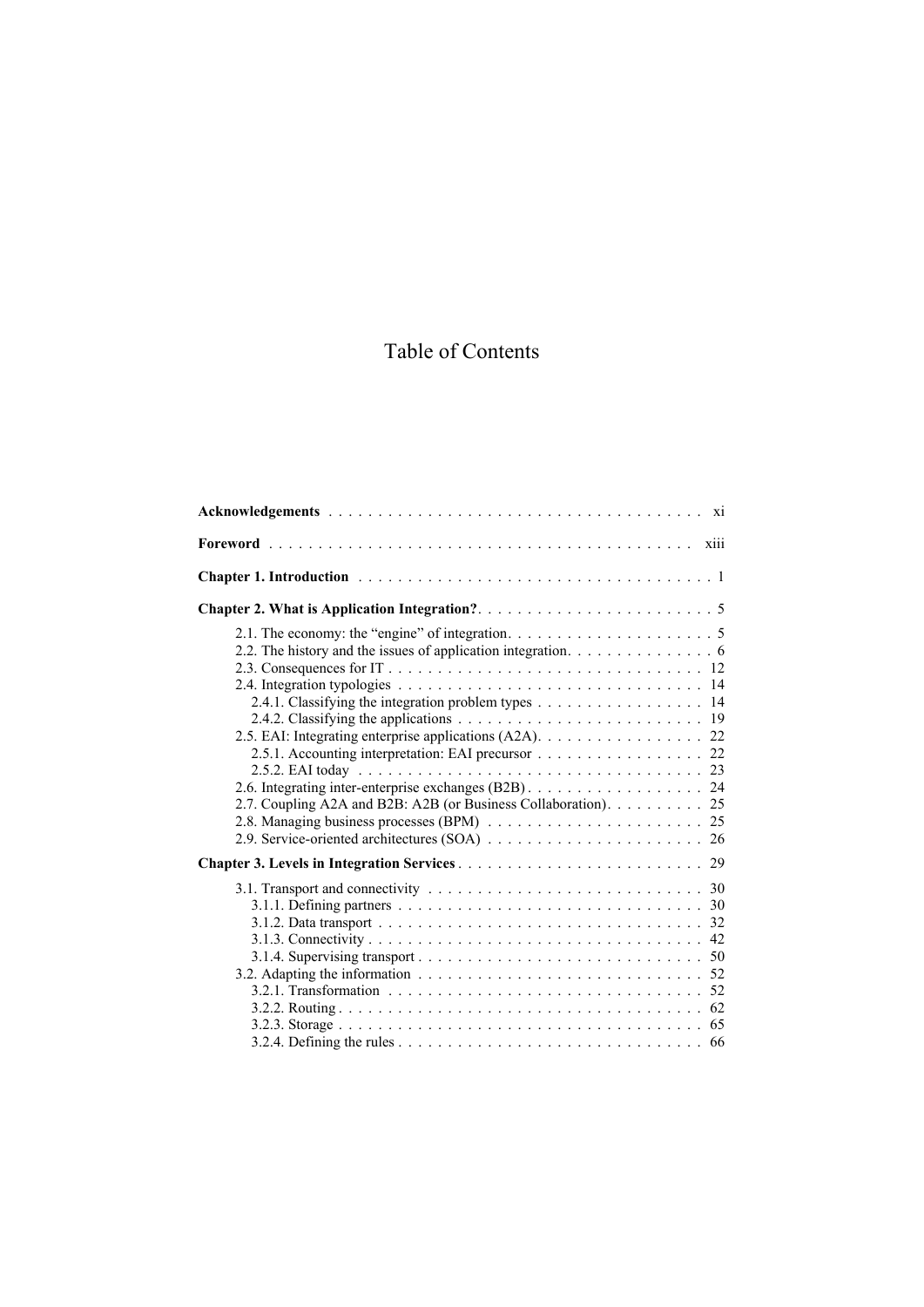## viii Application Integration: EAI, B2B, BPM and SOA

| 3.4. Business process and integration: mediation and exchange     | 90  |
|-------------------------------------------------------------------|-----|
| 3.4.1. Business process level and integration level               | 90  |
|                                                                   |     |
|                                                                   |     |
|                                                                   | 93  |
| 3.4.5. Interaction between integration and business process (BPM) | 93  |
|                                                                   |     |
| 3.5.1. Synchronous/asynchronous communication. 95                 |     |
|                                                                   | 95  |
|                                                                   |     |
|                                                                   |     |
|                                                                   |     |
|                                                                   | 99  |
|                                                                   | 101 |
|                                                                   | 104 |
|                                                                   | 104 |
|                                                                   | 106 |
|                                                                   | 111 |
| 4.3.1. Exchanging electronic documents (EDI).                     | 112 |
|                                                                   | 113 |
|                                                                   | 116 |
|                                                                   | 118 |
|                                                                   | 123 |
|                                                                   | 127 |
|                                                                   | 128 |
| 4.4.2. BPM project opportunity: choosing the processes            | 130 |
|                                                                   | 131 |
|                                                                   | 133 |
|                                                                   | 134 |
|                                                                   | 137 |
|                                                                   | 141 |
|                                                                   | 142 |
|                                                                   |     |
|                                                                   | 145 |
|                                                                   | 145 |
|                                                                   | 146 |
|                                                                   | 148 |
|                                                                   | 148 |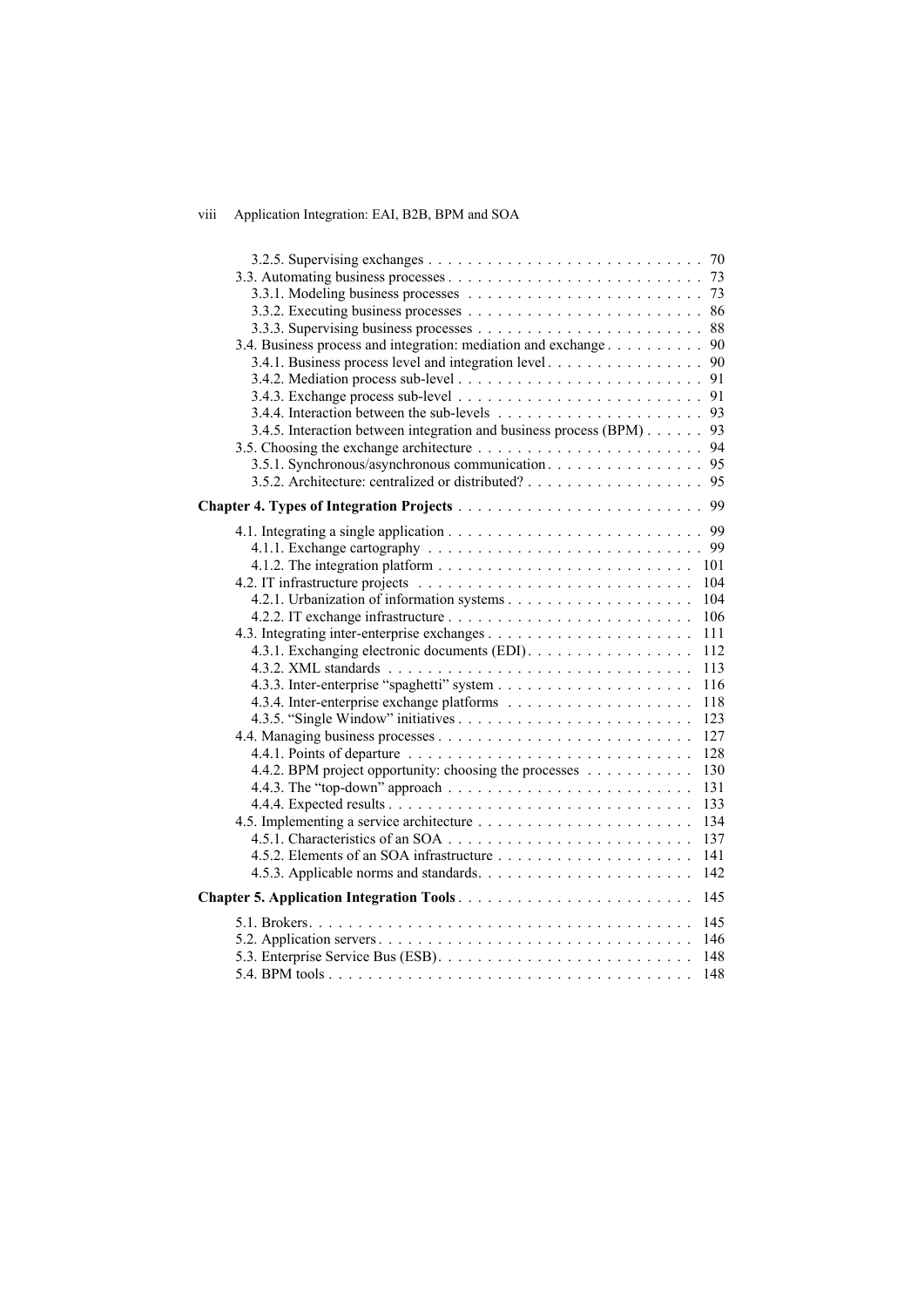|                                                                                                                                                                                                                                                                                                                                                                                                                                                                                                                                                                                                                                                                                     | 151                                                                                                   |
|-------------------------------------------------------------------------------------------------------------------------------------------------------------------------------------------------------------------------------------------------------------------------------------------------------------------------------------------------------------------------------------------------------------------------------------------------------------------------------------------------------------------------------------------------------------------------------------------------------------------------------------------------------------------------------------|-------------------------------------------------------------------------------------------------------|
|                                                                                                                                                                                                                                                                                                                                                                                                                                                                                                                                                                                                                                                                                     | 151<br>152<br>152<br>153                                                                              |
|                                                                                                                                                                                                                                                                                                                                                                                                                                                                                                                                                                                                                                                                                     | 155                                                                                                   |
| 7.1. The mirage of the single tool $\ldots \ldots \ldots \ldots \ldots \ldots \ldots \ldots \ldots$<br>7.1.1. A conservative choice: example and consequences.<br>7.1.2. "Modern" architectural choice: example and consequences<br>7.3. Business adapters: simplifying the implementation<br>7.3.1. Business adapter: implementation – maintenance – problem<br>7.3.2. By way of a conclusion on business adapters<br>7.4.2. Limitations of an all-Java integration solution<br>7.5. Files: the "poor cousins" of application integration<br>7.6.1. BPM and SOA: top-down approach – from business to IT $\dots$ .<br>7.6.2. EAI and B2B: bottom-up approach – from IT to business | 155<br>156<br>157<br>157<br>158<br>160<br>161<br>162<br>162<br>163<br>163<br>164<br>165<br>166<br>166 |
|                                                                                                                                                                                                                                                                                                                                                                                                                                                                                                                                                                                                                                                                                     | 167                                                                                                   |
| 8.2. Limits of urbanization without an integration solution<br>8.3. How do integration solutions support IT urbanization?<br>8.4. Limits of integration solutions without IT urbanization<br>8.5. How does IT urbanization support integration solutions?<br>8.6. The need to correlate integration solutions and urbanization                                                                                                                                                                                                                                                                                                                                                      | 167<br>169<br>169<br>170<br>170<br>171                                                                |
| Chapter 9. Choosing an Application Integration Solution.                                                                                                                                                                                                                                                                                                                                                                                                                                                                                                                                                                                                                            | 173                                                                                                   |
| 9.2. Methodology for calculating return on investment (ROI).<br>9.2.2. Equations: maintaining the language of integration.<br>9.2.3. Operational workload gains through centralized supervision<br>9.3.1. Analyzing the real needs of the enterprise<br>9.5. The search for a candidate: Request for Information (RFI)                                                                                                                                                                                                                                                                                                                                                              | 173<br>173<br>173<br>176<br>178<br>179<br>181<br>182<br>182<br>183<br>183<br>184<br>184<br>184        |
|                                                                                                                                                                                                                                                                                                                                                                                                                                                                                                                                                                                                                                                                                     |                                                                                                       |